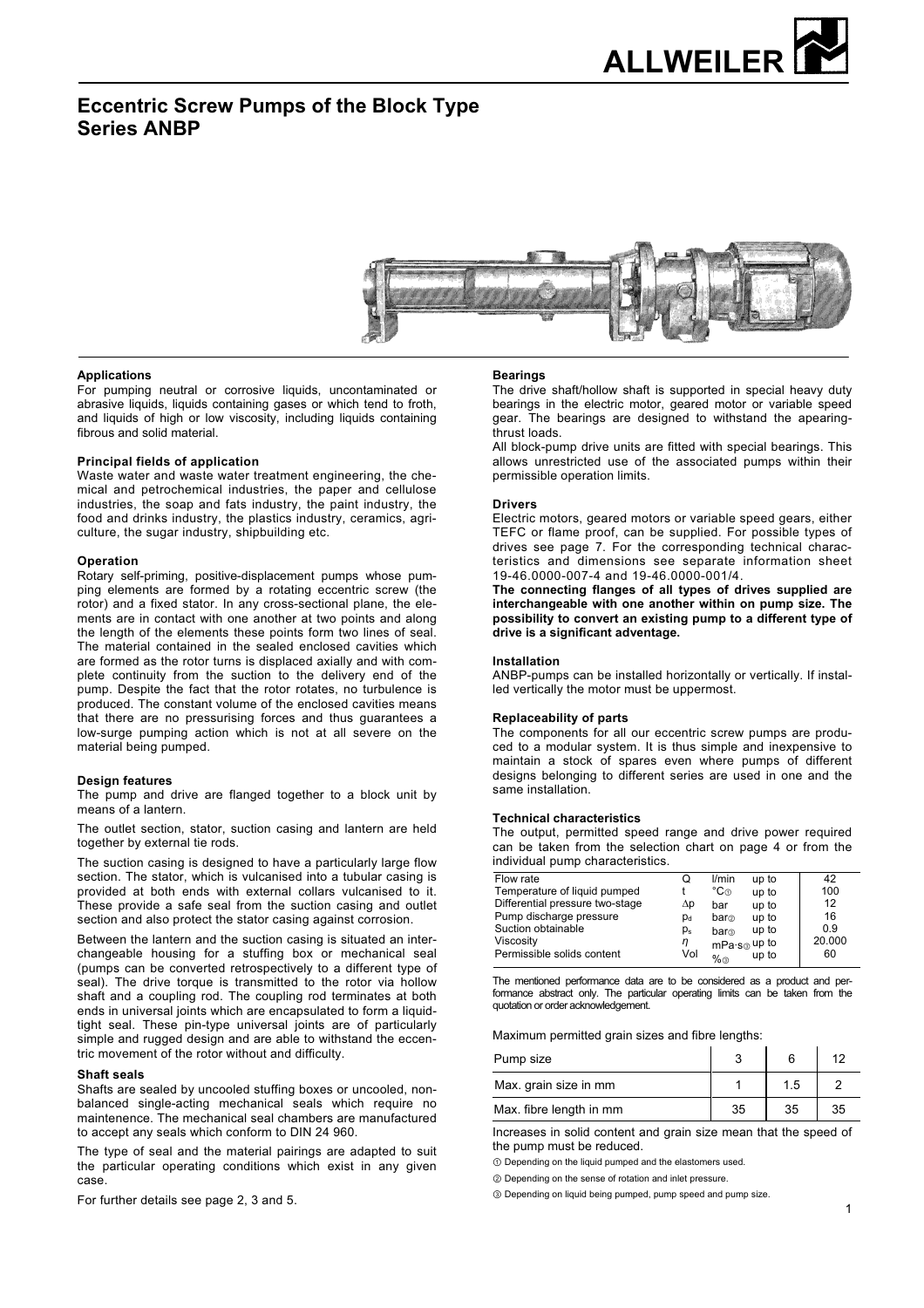# **Series ANBP**





Explanatory notes on the type coding:

| Position<br>In type<br>Coding | Name                                    | Explanation                                                                                                                                             |
|-------------------------------|-----------------------------------------|---------------------------------------------------------------------------------------------------------------------------------------------------------|
| $^\circledR$                  | Series                                  | ALLWEILER eccentric screw pump in block-construction                                                                                                    |
| $^{\circledR}$                | Size                                    | Possible sizes: 3, 6, 12<br>The numbers indicate the theoretical outlet in I/min at $n = 400$ 1/min and $\Delta p = 0$ bar                              |
| $^\circledR$                  | Number of<br>stages                     | two-stage up to 12 bar<br>2<br>$\equiv$                                                                                                                 |
| $^{\circledR}$                | <b>Bearings</b>                         | E.<br><b>External bearings</b><br>$\equiv$                                                                                                              |
| $\circledS$                   | Type of<br>inlet-/outlet<br>connections | $\overline{2}$<br>Threaded connections acc. to dimensional drawing on page 6<br>$\equiv$<br>X<br>Special type of inlet and/or outlet connections<br>$=$ |
| $^{\circ}$                    | Branch position                         | For 1, 2 and 4 see drawing on page 7                                                                                                                    |
| $\circledcirc$                | Design of shaft<br>seal                 | Stuffing box or other non-mechanical shaft seal<br>P<br>$\equiv$<br>Mechanical seal<br>G<br>$\equiv$                                                    |
| <b>®</b>                      | Type of shaft                           | $\mathbf{0}$<br>No wear sleeve on shaft<br>$=$                                                                                                          |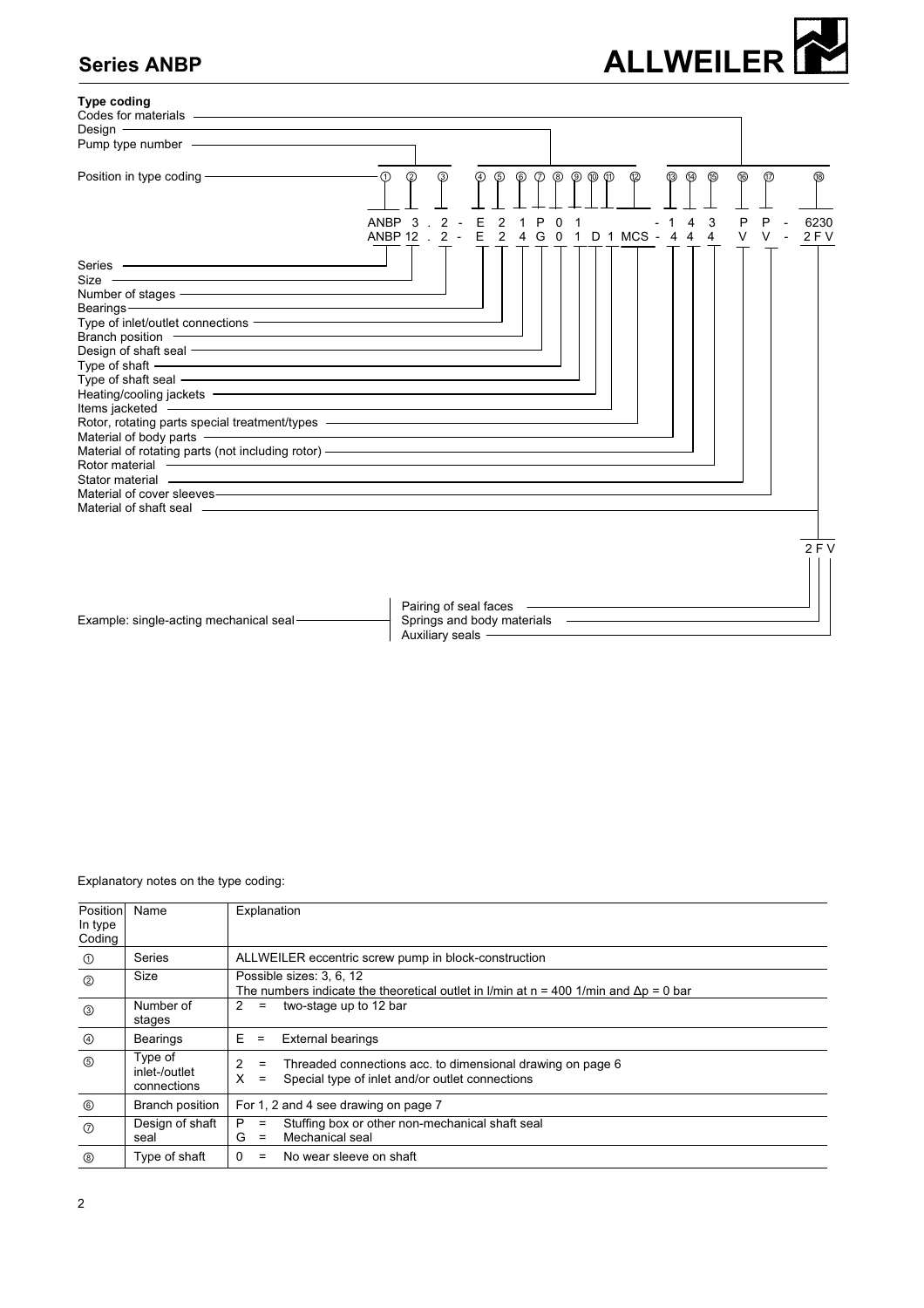

| $\circledcirc$ | Type of<br>shaft seal                                     | P.1<br>= Standard stuffing box (no lantern ring/no flushing ring)<br>P.2<br>= Stuffing box with flushing ring<br>P.3<br>= Stuffing box with internal lantern ring<br>P.4<br>= Stuffing box with external lantern ring<br>P.X<br>= Special type of non-mechanical shaft seal<br>G.0<br>G.1<br>$=$ As for G.0 but with multiple springs<br>G.2<br>= As for G.0 but O-rings with double PTFE sheathing<br>G.3<br>= As for G.1 but O-rings with double PTFE sheathing<br>G.X<br>= Special-type mechanical seal                                                                                                                       | = Mechanical seal, single acting, non-balanced, either direction of rotation, single spring elastomer O-rings                                                                                                                                                                                                                                                                                                                  |
|----------------|-----------------------------------------------------------|----------------------------------------------------------------------------------------------------------------------------------------------------------------------------------------------------------------------------------------------------------------------------------------------------------------------------------------------------------------------------------------------------------------------------------------------------------------------------------------------------------------------------------------------------------------------------------------------------------------------------------|--------------------------------------------------------------------------------------------------------------------------------------------------------------------------------------------------------------------------------------------------------------------------------------------------------------------------------------------------------------------------------------------------------------------------------|
| $^{\circledR}$ | Heating/cooling<br>jacket                                 | D<br>= Jacket for heating or cooling. Only available with stainless steel versions                                                                                                                                                                                                                                                                                                                                                                                                                                                                                                                                               |                                                                                                                                                                                                                                                                                                                                                                                                                                |
| $^{\circledR}$ | Items jacketed                                            | 1<br>= Suction casing<br>Χ<br>= Special version for extra jacketing                                                                                                                                                                                                                                                                                                                                                                                                                                                                                                                                                              |                                                                                                                                                                                                                                                                                                                                                                                                                                |
| 12             | Rotor/Rotating<br>parts special<br>treatments/<br>types   | C<br>= Hard-chromed rotor<br>S<br>= Auger on coupling rod<br>W<br>= Coupling rod with large diameter sleeve<br>(to minimise rag build-up)<br>Υ<br>= Rotor ductile hard-chrome-plated<br>Х<br>= Other types                                                                                                                                                                                                                                                                                                                                                                                                                       | N<br>Rotor with termal expansion<br>M<br>clearance as a function of the<br>н<br>temperature of the fluid pumped<br>т                                                                                                                                                                                                                                                                                                           |
| ⑬              | Material of<br>body parts                                 | $\mathbf{1}$<br>$= EN-GJL-250$<br>$= 1.4408$<br>4<br>х                                                                                                                                                                                                                                                                                                                                                                                                                                                                                                                                                                           | = Special material                                                                                                                                                                                                                                                                                                                                                                                                             |
| $\circledR$    | Material of<br>rotating parts<br>(not including<br>rotor) | 4<br>$= 1.4571$<br>X<br>= Special materials, e.g. also for joint components                                                                                                                                                                                                                                                                                                                                                                                                                                                                                                                                                      |                                                                                                                                                                                                                                                                                                                                                                                                                                |
| $^{\circledR}$ | Rotor material                                            | 3<br>$= 1.2436$<br>$= 1.4571$<br>4<br>X                                                                                                                                                                                                                                                                                                                                                                                                                                                                                                                                                                                          | = Special materials, e.g. other metals, plastics                                                                                                                                                                                                                                                                                                                                                                               |
| <b>®</b>       | Stator material                                           | = Soft natural rubber<br>Y<br><b>WB</b><br>P<br>= Acrylonitrile-butadiene<br>V<br>rubbers (NBR)<br>PL<br>= Light-coloured acrylonitrile-<br>HP<br>Butadiene rubbers (NBR)<br>= Polychloroprene (N)<br>SL<br>N                                                                                                                                                                                                                                                                                                                                                                                                                    | = Cchlorosulfonated<br>$X =$ Special materials, e.g.<br>polyethylene (CSM)<br>metal plastics,.<br>= Chlorosulfonated<br>elastomers<br>polyethylene (CSM)<br>= Acrylonitrile-butadiene<br>rubbers, hydrated (HNBR)<br>$=$ Silicon light                                                                                                                                                                                         |
| $^{\circledR}$ | Material of<br>universal joint<br>sleeve                  | P<br>Y<br>= Acrylonitrile-butadiene<br>rubbers (NBR)<br>= Light-coloured acrylonitrile-<br>PL<br>V<br>butadiene rubbers (NBR)<br>N<br>= Polychloroprene (N)<br>B                                                                                                                                                                                                                                                                                                                                                                                                                                                                 | = Chlorosulfonated<br>O<br>$=$ No sleeves fitted<br>polyethylene (CSM)<br>= Fluoroelastomer (FPM)<br>х<br>= Special materials<br>= Butyl rubber                                                                                                                                                                                                                                                                                |
| ®              | Materials of<br>shaft seal                                | Stuffing box:<br>5846 = Ramie fibre with PTFE impregnation, asbestos-free<br>6426 = Aramid endless fibre with PTFE impregnation, asbestos-free<br>6230 = Graphite-incorporated PTFE with sliding agent, asbestos-free<br>Mechanical seal:<br>Sliding material pairing<br>1st figure for single seals<br>$2 = CrMo$ cast iron/hard carbon<br>= Ceramics/hard carbon<br>F<br>4<br>= hard metal/hard metal,<br>5<br>L<br>highly wear-resistant<br>$6 =$ silicon carbide/silicon carbide highly<br>wear-resistant, corrosion-resistant<br>$7 =$ silicon carbide/silicon carbide highly<br>wear-resistant, highly corrosion-resistant | Spring and con. materials<br>Auxiliary gaskets<br>2n figure<br>3rd figure for single seals<br>= Acrylonitrile-butadiene<br>$A = 1.4300$<br>P<br>$= 1.4571$<br>rubbers (NBR)<br>① double<br>$=$ Hastelloy B<br>PTFE-<br>Е<br>$=$ EP rubber<br>$M =$ Hastelloy C4<br>S<br>$=$ Silicon caoutchouc<br>coated<br>$X =$ special materials<br>= Polychloroprene (N)<br>N<br>V<br>= Fluoroelastomer (FPM)<br>TTE = $EP$ rubber $\odot$ |
|                |                                                           | $X =$ special materials                                                                                                                                                                                                                                                                                                                                                                                                                                                                                                                                                                                                          | TTV = Fluoroelastomer (FPM) ①<br>$TTS = Silicon rubber \textcircled{1}$<br>= Special materials<br>X.                                                                                                                                                                                                                                                                                                                           |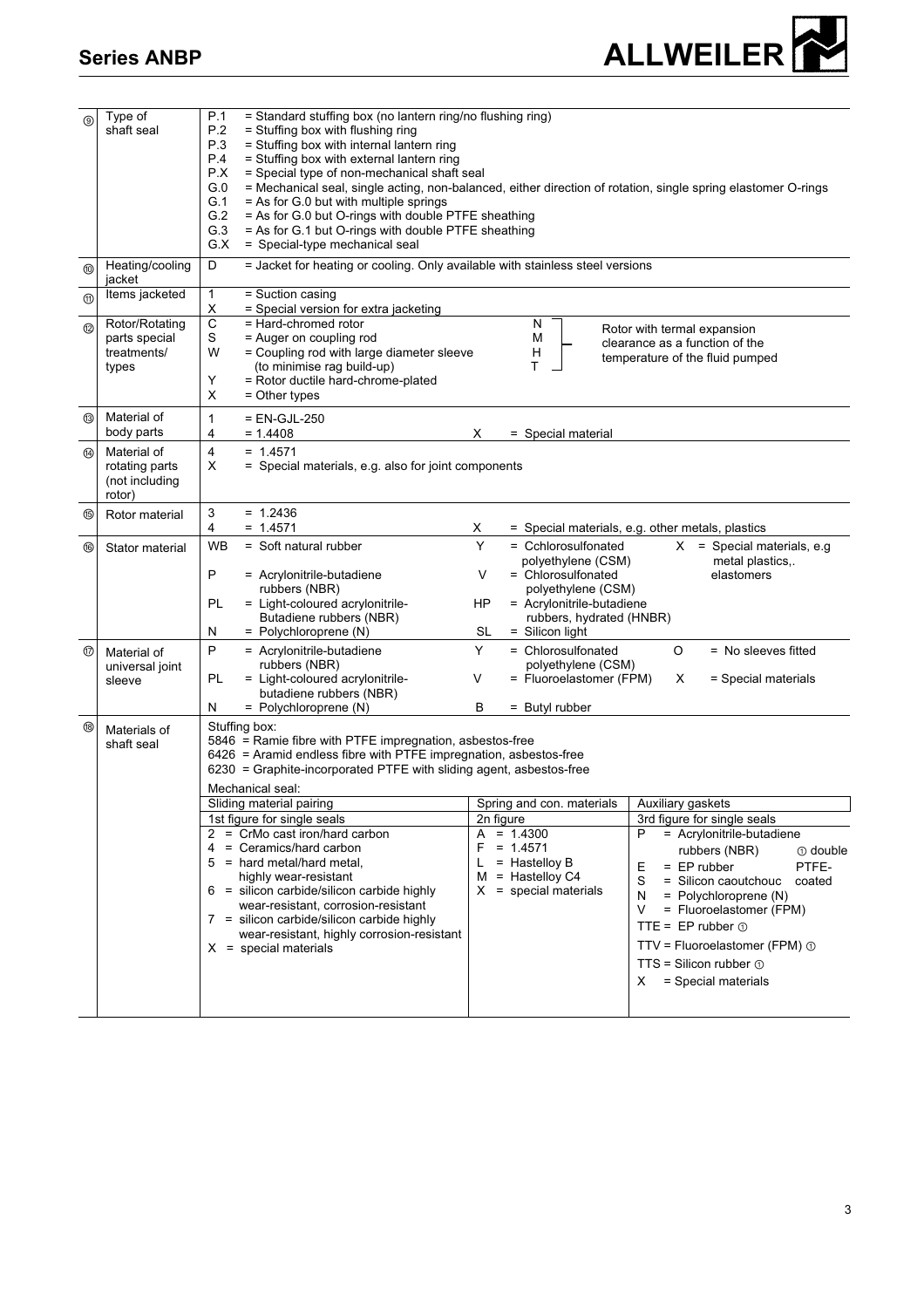

# **Series ANBP**

## **Performance Chart**

To give a rough indication of the appropriate pump size and speed as a function of the required output and the nature of the liquid to be pumped.  $vg$   $,m$ " = mean rubbing speed of rotor in stator.





For exact performance data, see the individual pump characteristics.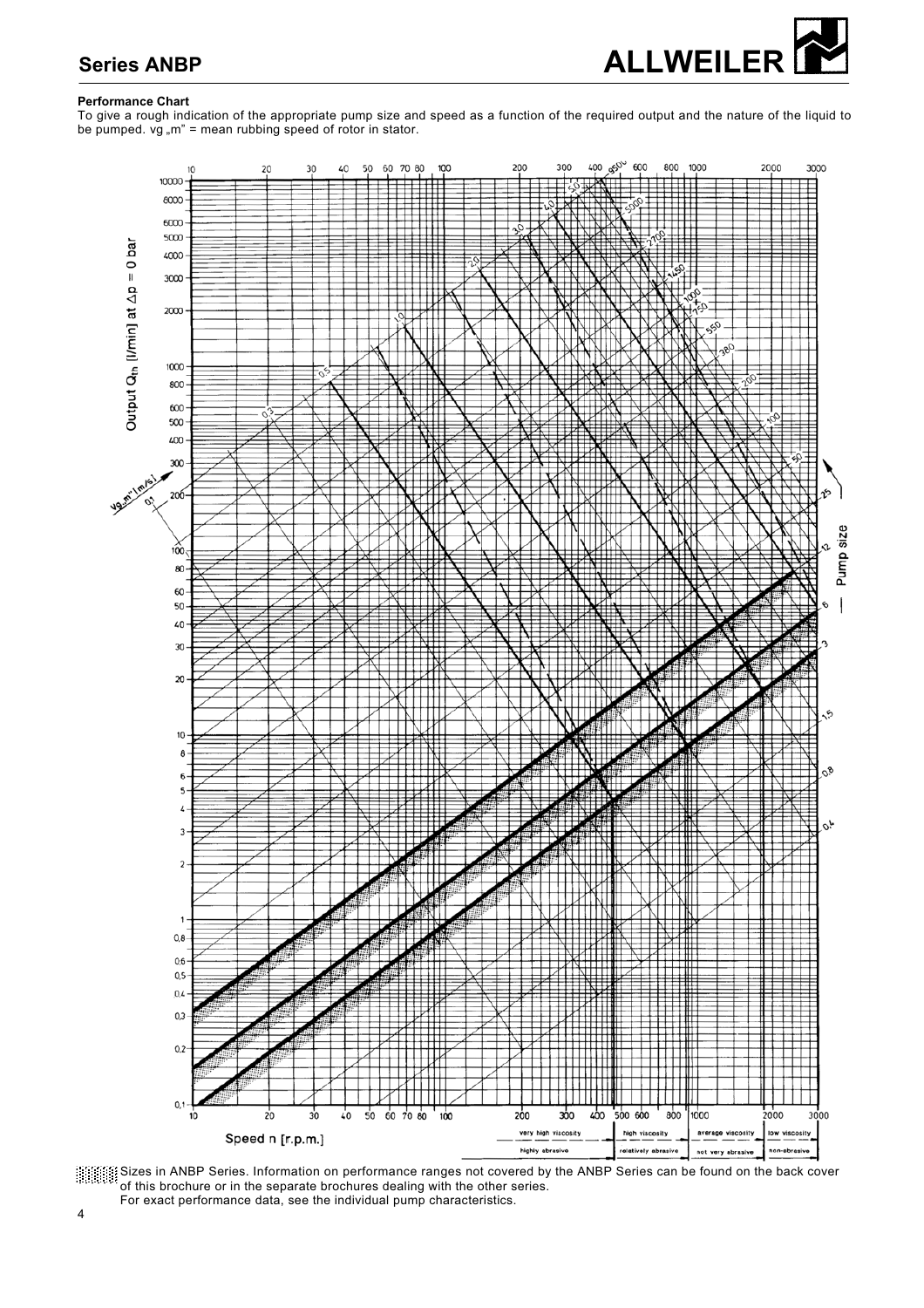



## **Sectional drawing and parts list**



### Bearings = **E** External (reinforced bearings in drive unit)

Shaft seal: **P01** Stuffing box of standard type (no lantern ring/no flushing ring).

Particularly long packing allows pump to be used in a wide variety of applications. Permitted pressure at shaft



**P02** Stuffing box with flushing ring. Suitable for highly abrasive pumped liquids with external flushing.  $p = -0.7$  to 8 bar



**P04** Stuffing box with external lantern ring

For use where external sealing liquid incompatible with pumped liquid or where the ingress of air is to be prevented

 $p = -0.9$  to 4.0 par 5  $_{1}^{1}$  p = -0.9 to 4.0 bar



**P03** Stuffing box with internal lantern ring.

Suitable for uncontaminated pumped liquids with internal liquid sealing, or for abrasive pumped liquids with external liquid sealing.  $p = -0.8$  to 6 bar



**G00** to **G03** mechanical seal, single acting non-balanced can be used for pressures of  $p = -0.5$  to 10 bar consult manufacturers.

Part No. Description

| 122                                                  | Lantern                                                                                                                                                                      |  |  |  |  |  |
|------------------------------------------------------|------------------------------------------------------------------------------------------------------------------------------------------------------------------------------|--|--|--|--|--|
| 123                                                  | Drive Pin                                                                                                                                                                    |  |  |  |  |  |
| 125                                                  | <b>Hollow Shaft</b>                                                                                                                                                          |  |  |  |  |  |
| 141                                                  | Lubricating paste                                                                                                                                                            |  |  |  |  |  |
| 201                                                  | T-head bolt                                                                                                                                                                  |  |  |  |  |  |
| 202                                                  | Self-locking nut                                                                                                                                                             |  |  |  |  |  |
| 203                                                  | Packing gland                                                                                                                                                                |  |  |  |  |  |
| 204                                                  | Stuffing box housing                                                                                                                                                         |  |  |  |  |  |
| 207                                                  | Stuffing box packing                                                                                                                                                         |  |  |  |  |  |
| 208                                                  | Flushing ring                                                                                                                                                                |  |  |  |  |  |
| 209                                                  | Lantern ring                                                                                                                                                                 |  |  |  |  |  |
| 212                                                  | Screwed plug                                                                                                                                                                 |  |  |  |  |  |
| 213                                                  | Washer                                                                                                                                                                       |  |  |  |  |  |
| 214                                                  | Mechanical seal housing                                                                                                                                                      |  |  |  |  |  |
| 219                                                  | Mechanical seal                                                                                                                                                              |  |  |  |  |  |
| 220                                                  | Retaining pin                                                                                                                                                                |  |  |  |  |  |
| 301                                                  | Coupling rod pin                                                                                                                                                             |  |  |  |  |  |
| 303                                                  | Guide bush                                                                                                                                                                   |  |  |  |  |  |
| 304                                                  | Retaining sleeve                                                                                                                                                             |  |  |  |  |  |
| 305                                                  | Joint lubricant                                                                                                                                                              |  |  |  |  |  |
| 306                                                  | Clamping band                                                                                                                                                                |  |  |  |  |  |
| 307                                                  | Coupling rod                                                                                                                                                                 |  |  |  |  |  |
| 308                                                  | Cover sleeve                                                                                                                                                                 |  |  |  |  |  |
| 401                                                  | Rotor                                                                                                                                                                        |  |  |  |  |  |
| 402                                                  | Stator                                                                                                                                                                       |  |  |  |  |  |
| 501<br>502<br>503<br>504<br>505<br>601<br>602<br>603 | O-ring for suction casing<br>Screwed plug<br>Washer<br>Discharge casing<br>Suction casing<br>Name plate<br>Dome headed grooved pin<br>Instruction label for<br>commissioning |  |  |  |  |  |
| 604 <sub>①</sub>                                     | Suction label                                                                                                                                                                |  |  |  |  |  |
| 605①                                                 | Discharge label                                                                                                                                                              |  |  |  |  |  |
| 609                                                  | Hexagon nut                                                                                                                                                                  |  |  |  |  |  |
| 610                                                  | Washer                                                                                                                                                                       |  |  |  |  |  |
| 611                                                  | Tie rod                                                                                                                                                                      |  |  |  |  |  |
| ① So positioned for normal direction                 |                                                                                                                                                                              |  |  |  |  |  |

 $<sup>①</sup>$  So positioned for normal direction</sup> of rotation (counter-clockwise looking from drive end). For clockwise rotation the labels change places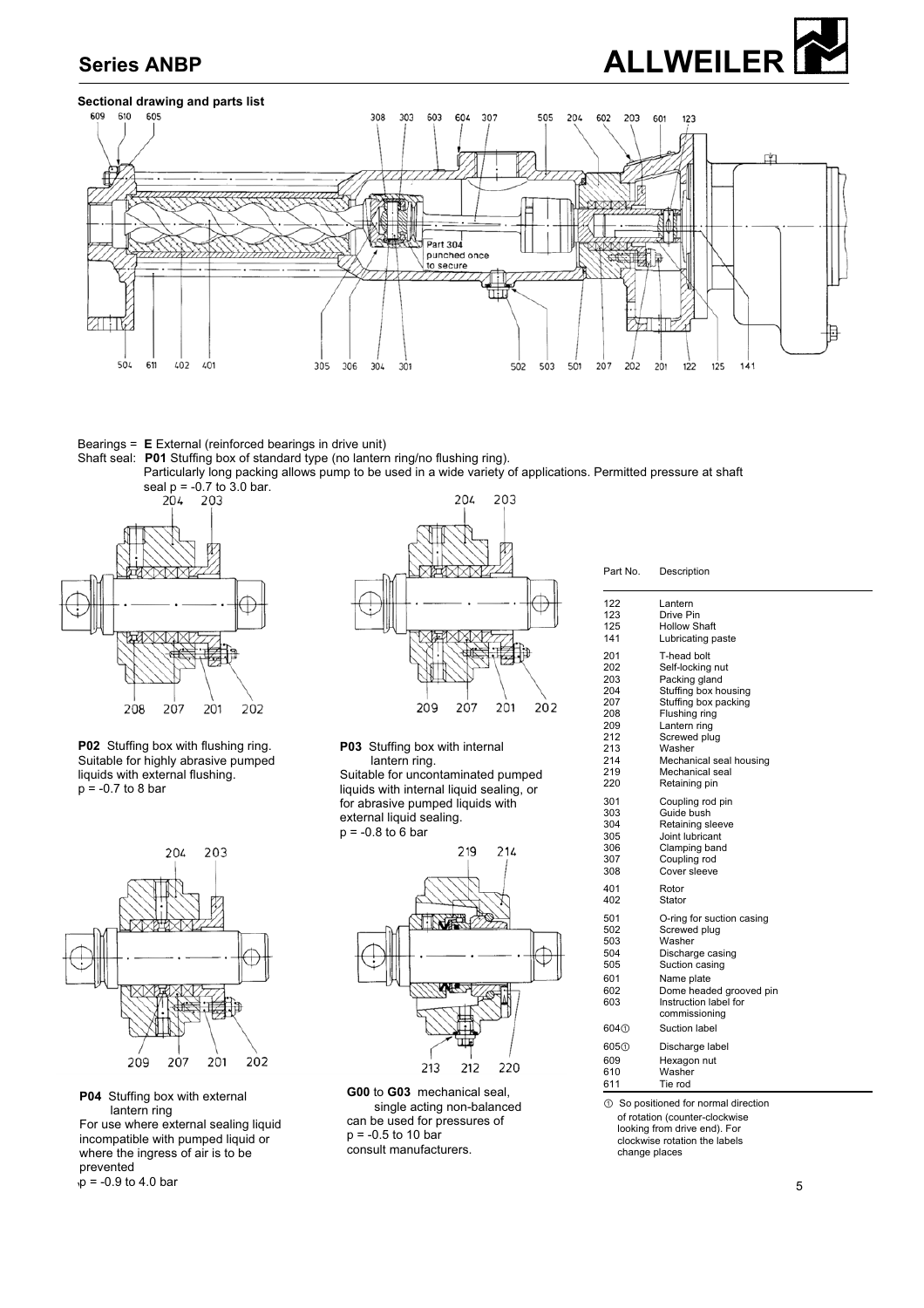## **Pump dimensions, auxiliary connections, weights**





R<sub>10</sub>

 **ALLWEILER** 

Dimensions in mm.

Internal diameters of suction, discharge and auxiliary connections in inch. The manufacturer reserves the right to make technical modifications without prior notice.

|                         |     |        |    |    |     |    |     |                |                |                |                |         |     |        |    | $DN_1$ = suction connection, $DN_2$ = delivery connection. |      |
|-------------------------|-----|--------|----|----|-----|----|-----|----------------|----------------|----------------|----------------|---------|-----|--------|----|------------------------------------------------------------|------|
| Pump<br>Pump dimensions |     |        |    |    |     |    |     |                |                |                | Suction/       | Approx. |     |        |    |                                                            |      |
| size                    |     |        |    |    |     |    |     |                |                |                | Discharge      | weight  |     |        |    |                                                            |      |
|                         |     |        |    |    |     |    |     | connections    | ın             |                |                |         |     |        |    |                                                            |      |
|                         |     | $\sim$ | e  |    |     |    | n.  | m <sub>1</sub> | m <sub>2</sub> | n <sub>1</sub> | n <sub>2</sub> | n       | q①  | c<br>১ | W  | $DN_{2}/DN_{1@}$                                           | kg   |
| 3.2                     | 372 |        |    |    |     |    | 414 |                |                |                |                | 270     | 160 |        |    | R '                                                        | 11,0 |
| 6.2                     | 412 | 10     | 70 | 85 | 135 | 80 | 454 | 46             | 35             | 23             | 17             | 310     | 160 | 9      | 17 | R 1                                                        | 11,3 |
| 12.2                    | 448 |        |    |    |     |    | 490 |                |                |                |                | 346     | 190 |        |    | R 1 1/4                                                    | 11,6 |

Positions of auxiliary connections<br>
to shaft seals (looking from drive end)<br>
Auxiliary connections where jacket fitted<br>
for heating or cooling (only available with for heating or cooling (only available with stainless steel versions)4

Direction of rotation:



**Stuffing** box P 02



**Stuffing** box P 03 and P 04

the contract of the contract of the contract of the contract of the contract of the contract of

⊢ í R<sub>9</sub>

Counterclockwise looking from the drive end is standard, in which case  $DN_1$  = delivery connection,  $DN_2$  = suction connection. Opposite direction of rotation is possible in which case

R 5 Sizes/Tappings of auxiliary connections

| Drain<br>opening | Outlet for<br>gland leakage | Flushing       | connection   connection | Gland seal   Heating/cooling<br>connections |
|------------------|-----------------------------|----------------|-------------------------|---------------------------------------------|
| ③                | ②                           | ③              | 3                       | (3)                                         |
| R <sub>1</sub>   | R <sub>2</sub>              | R <sub>3</sub> | <b>R4/R5</b>            | R9/R10                                      |
| $G$ 1/4          | G 1/4                       | G 1/8          | G 1/8                   | G 3/8                                       |

 $\overline{0}$  Space required for stator replacement

ໂ Straight internal threaded to DIN 2999, part 1

**8** Straight internal threaded to ISO 228

 $\circledast$  Heating or cooling liquid:

 max. permissible pressure 10 bar max. permissible temperature 100°C

All auxiliary connections can, on request also be

supplied in the same nominal bore with NPT-thread

For technical characteristics of the drives see separate information sheet 19-46.0000-001-4 and 19-46.0000-007-4

#### 6 VM 625 GB/12.97 2000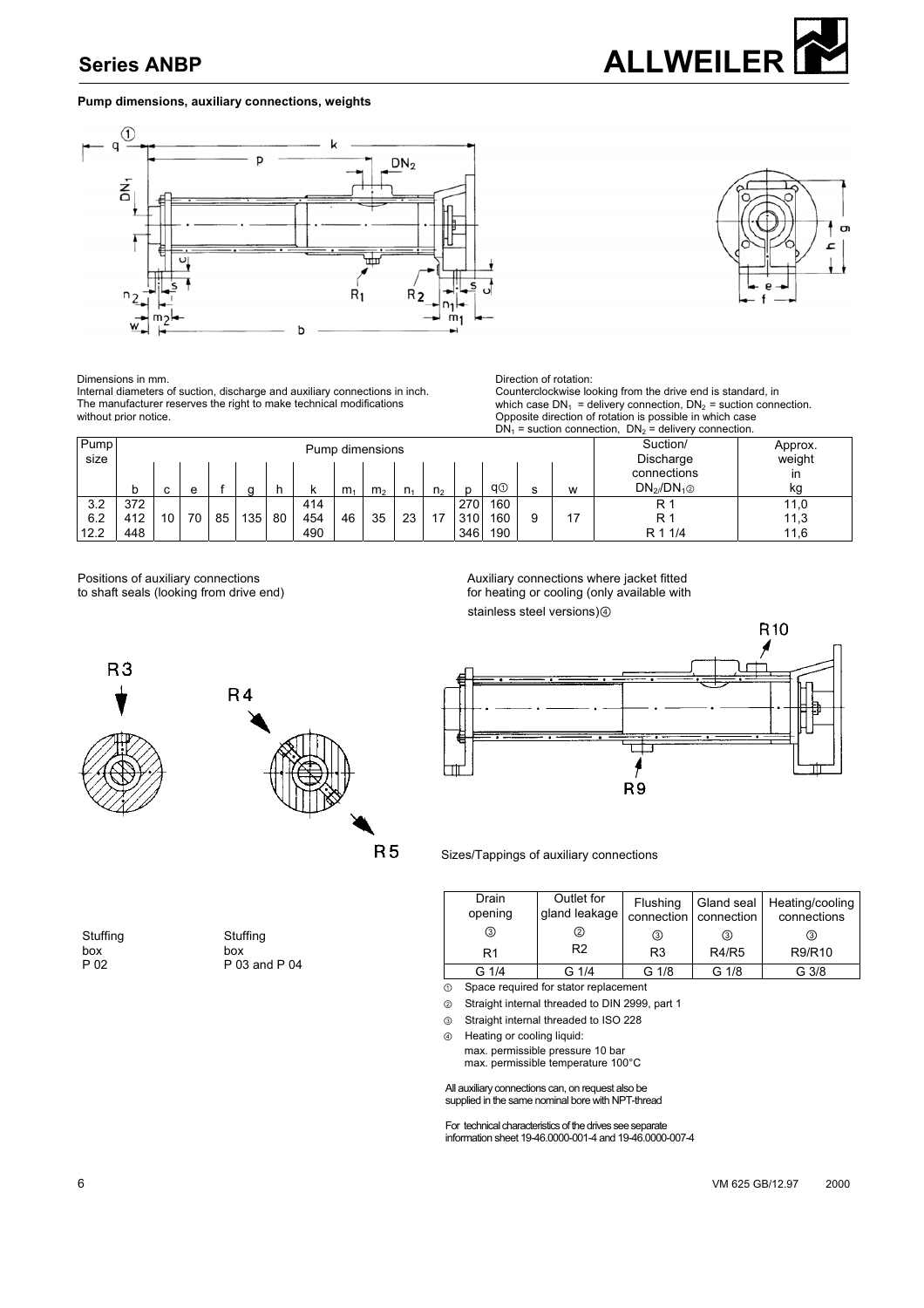#### **Possible branch positions**  looking from drive end

1 = Standard



**Possible drive arrangements** 







ANBP with electric motor ANBP with geared motor

ANBP with infinitely<br>variable speed gear